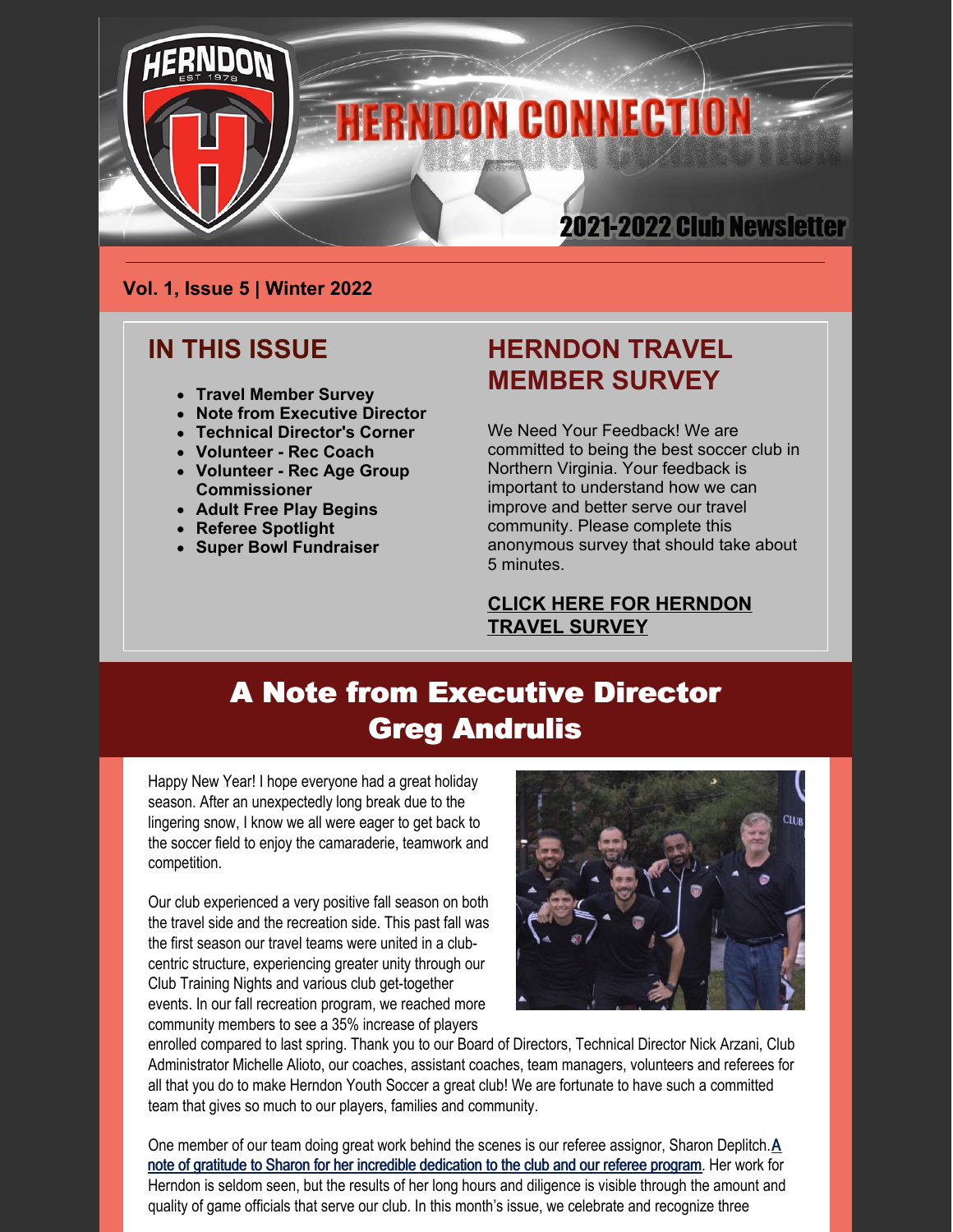incredible referees we all see on a regular basis on the fields: Dave Little, Jon Halterman Mitchell and Erika Ose. Thank you to them for their years of commitment and professional approach to the game. They are role models for the next generation and have a legacy that is honorable and appreciated by their fellow referees and all of Herndon Youth Soccer members!

The club continues to grow and move forward in a positive direction. Part of that growth has been through the addition of key people who have made an incredible difference on and off the field, such as Jane Dawber, who has made an indelible impact since joining us last spring. We are thrilled for Jane to expand her contribution to Herndon by taking on the role of Director of [Recreation.](https://herndonyouthsoccer.demosphere-secure.com/recreation/staff/director-of-recreation) While Jane will continue to coach her travel teams and oversee the Pre-Travel program, she will carry over her passion, knowledge and expertise to lead our recreational side.

Our two annual fall tournaments (the DNST for travel teams and All-Star Cup for recreational teams) provide much-needed scholarship money to the club and were successful in a large part due to the directors, committees, field coordinators, referees and volunteers. Mark Roe, Joe Farrington, Susan Steis, Jonathan Halterman Mitchell, Sharon Deplitch and Michelle Alioto worked incredibly hard for the tournaments' positive results. The All-Star tournament was created many years ago by Jody Rametta, our previous long serving Club Administrator. It is a unique and incredibly popular tournament with nuances only available at the Herndon All-Star Cup. The committee stayed true to that vision and purpose as much as possible. There is so much joy when you walk onto a soccer field comprised of 12 mini-fields and hundreds of soccer players and parents having so much fun! It's the very essence of youth soccer.

I would also like to give a special thanks to Andrew Long, Steven Huang, Trisha Aquintey, Edyta Weisner, Lisa Roach and Kathy Fontana for serving on our Partnership and Sponsorship Committee. They are dedicated and truly vested in helping us reach our goal, which is to help as many players and families as possible. We are also working on "FUN-raisers" that will provide the club with special events that will fundraise, create sponsorship opportunities and be fun for our members to be part of. Look for announcements on some of these new events in the near future.

Thank you to everyone who supported and helped with our TOPSoccer program, that serves players with disabilities—our Buddies, volunteers, parents and players all make this program possible and make a difference! And a very special thank you to the program's title sponsor, Mr. Patterson of Toyota of Bowie, for his very generous donation.

We are looking forward to great 2022! Thanks to all of you for making Herndon Youth Soccer a very special club! #HYSProud #HYSOneGoalUnited

## **TECHNICAL** DIRECTOR'S CORNER Nick Arzani



As we begin a new year, this becomes an important time to reflect on our goals and gains of the previous year, as well as set, and/or recalibrate, our short-, medium-, and long-term goals for the upcoming year and beyond. Therefore, I wanted to share a message with you about the vital importance of effective goal setting for young studentathletes.

It is very natural for young players to set lofty, long-term goals for themselves such as wanting to play professionally or collegiately. These types of goals are very rewarding for coaches to hear, because it tells us that our players are enjoying their play and want to continue to do so for as long as possible. The reality is that to achieve these goals requires a lot of hard work, passion, and dedication. Our job as adults is to make sure they are aware of all that is involved in the process of achieving these goals. This is one of the principal reasons why we have instituted

# **Need Volunteer Service Hours or Want to Coach?**

Older travel players can earn service hours for school by volunteering to coach in our recreational league**.** Also, parents wanting to coach or give back to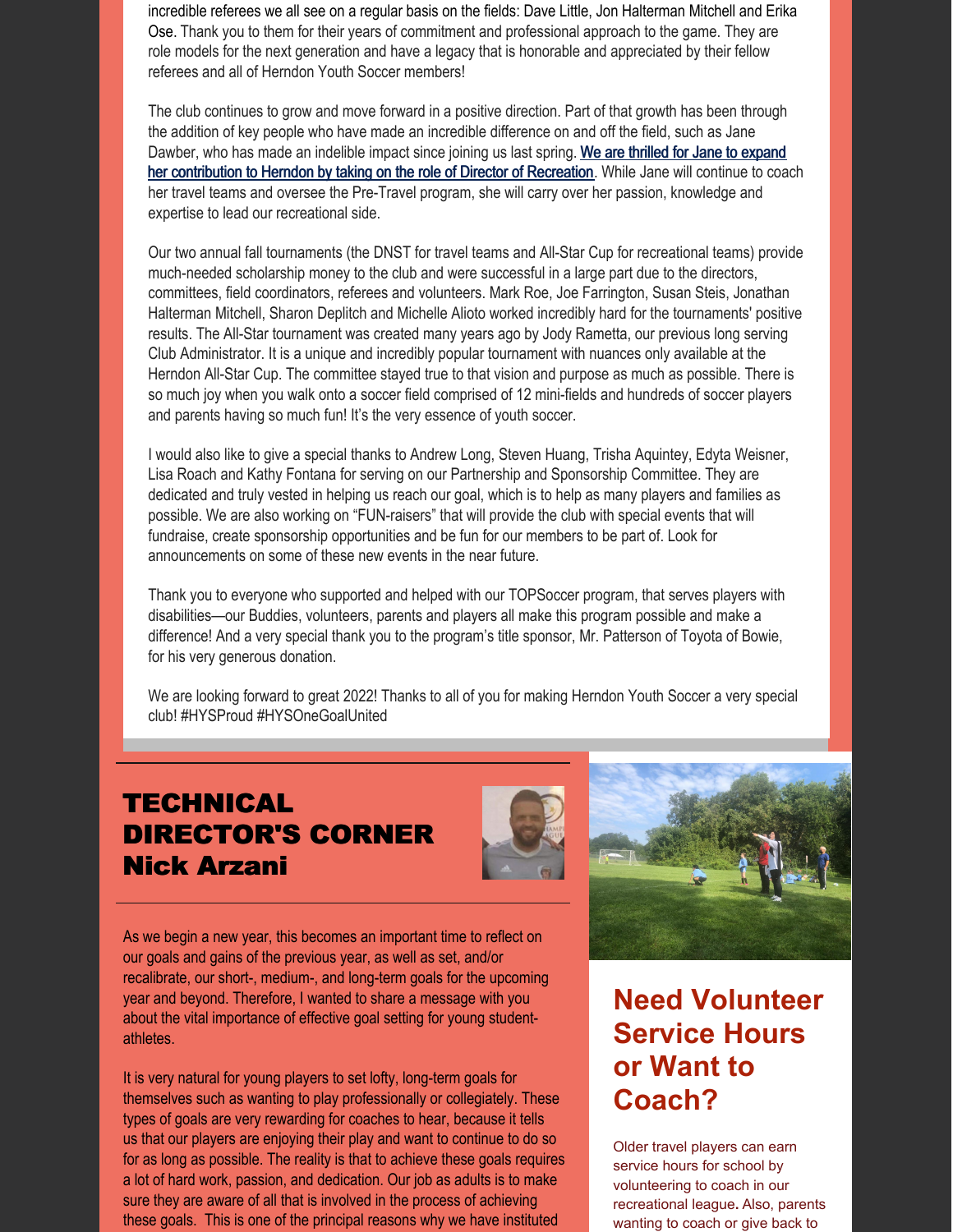the player interview process as part of our club curriculum. Understanding the players' level of motivation, as well as their short and long-term goals , is extremely helpful for the coaches to know.

Effective goal setting is one of the most important skills for aspiring elite athletes to learn in order to help them build confidence, increase motivation, and ultimately improve their level of performance. There are many benefits to setting goals. It helps provide direction, a road map for players to strive towards. This direction in turn gives players increased focus, helping them to see the value of sacrifices and dedication. In addition to motivation, and a sense of purpose, goal setting gives players agency and control of their own future, showing them that they are able to achieve what they set their minds to if they work hard and create a plan. Effective goal setting places heavy emphasis on the things the athlete can control, such as performance. Setting a goal like playing for the US National Team does not provide a road map. If the player can focus on improving themselves and their performance, then the achievement aspect will take care of itself.

The article below from a sports psychologist outlines well the principles of effective goal setting, which is well worth the read for both athletes and parents alike.

#### **[Principles](https://appliedsportpsych.org/resources/resources-for-athletes/principles-of-effective-goal-setting/) of Effective Goal Setting**

Some of the main takeaways:

#### Make goals specific, observable, and in measurable terms.

The player evaluations provided by your child's coach is a great starting point to identify weak areas that can be improved. Players can measure their speed of execution and/or accuracy to establish a baseline, and then keep testing on a monthly or bi-monthly basis to track improvement. Players and parents should talk to their coach if advice is needed on how to improve on the areas that are identified as "needs improvement", as well as potential areas to move from "good" to "excellent."

### Clearly identify the time constraints.

Creating realistic timelines in which the player will try to hit their goals is crucial to this process. The time constraints should be broken down into a weekly, bi-weekly, monthly, bi-monthly, seasonal, and then yearly plan. Each time constraint fits into a bigger, long-term picture that now becomes the road map.

#### Use moderately difficult goals.

Finding the middle ground where the goal is challenging, but at the same time realistic, is critical. If the goal is too challenging, it will be daunting and de-motivating for the player. On the other hand, if the goal is too easy, it is not as satisfying for the player once achieved.

#### Write goals down and regularly monitor progress.

Recording and tracking goals is important for both looking back, as well as looking forward. The list of things to achieve, and how to do so will help give players focus. Being able to look back at how many goals have already been achieved helps keep players motivated by seeing how far they have progressed.

### Identify a goal-achievement strategy.

The player needs to think about what actions they are taking on a daily/weekly/monthly basis that will help them to achieve their performance-based goals. In conjunction, they should also be thinking about how they are incorporating working on these areas on their own

the community are needed!

Coaching young players is a fun way to serve and inspire a new generation of soccer players. The commitment includes 1-2 practices per week over 10 weeks and 8 Saturday game dates.

For information on the SPRING [recreational](https://herndonyouthsoccer.org/recreation/spring-2022-information) league, **CLICK HERE**. If interested or if you have any questions, please contact **Club [Administrator](mailto:mjalioto@gmail.com) Michelle Alioto** as soon as possible.

## **Get Involved in Our Club and Support Our Rec League as an Age Group Commissioner!**

As an Age Group Commissioner, you earn \$140 per season credited to your travel player's club account and register any siblings in Rec for free. Working as an Age Group Commissioner is also a great way to become more involved in the club.

The work is computer-based, overseeing one age group in the recreational league as an admin- placing players on teams during registration, sending rosters as an administrator of your age group, communicating with coaches and club staff as needed, and answering parent emails.

If you are interested or would like more information about the time commitment, please contact **Club [Administrator](mailto:mjalioto@gmail.com) Michelle Alioto**. Please don't wait--we need help immediately in several age groups.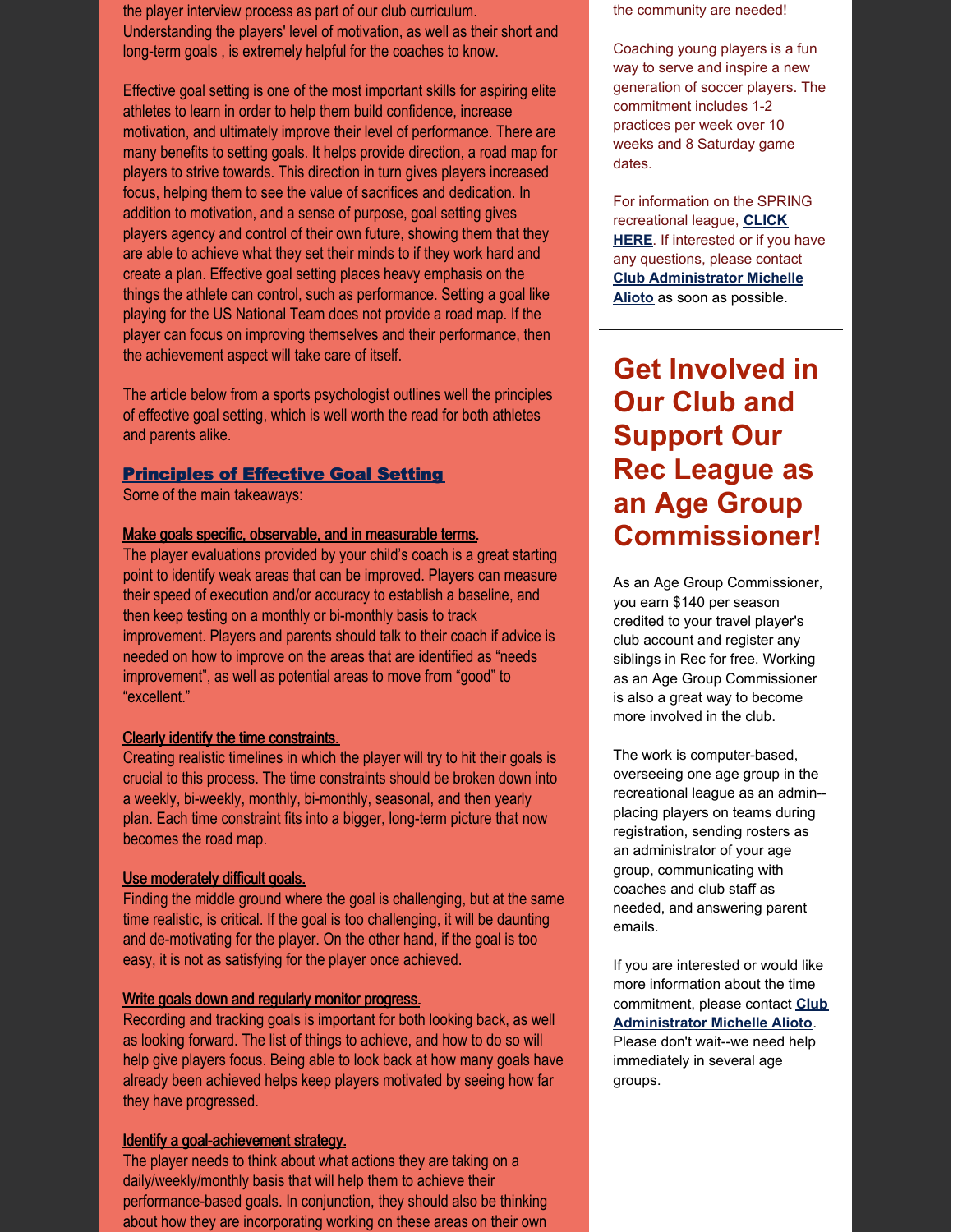into their schedules. If it is not programmed into their lives on a regular, consistent basis then they will not be able to see the positive effects.

Thank you all for being a part of our club. Our goal is to continue to find more and more ways to help connect our coaches, players, and parents into one cohesive partnership that helps enable our players to aspire and meet their goals on and off the field.

# HYS Adult Free Play Starting Jan. 21 — Friday Night Lights

Beginning Friday (January 21st) we are hosting Friday Night Lights —our adult version of free play— for Herndon parents and coaches to play soccer . This is a great opportunity for Herndon parents of all abilities to dust off their soccer shoes and get some exercise, show their skills, have fun and build our club camaraderie.

### **FRIDAYS @ BREADY PARK 7-8pm (or until players leave) BEGINS JANUARY 21**

This is informal pick-up soccer; teams are made at the field and whoever is there can organize amongst themselves and decide what size field to use.

We hope to see you there!

## **Spotlight on Referee Excellence Q&A with Herndon Referees**

We interviewed three special referees that share a passion for the game and are familiar to Herndon coaches, parents and players. **DAVE LITTLE** has been a fixture on Herndon fields for many years, often mentoring players to the rules of the game as well as young referees. **JONATHAN HALTERMAN MITCHELL** has also been a presence on fields for many years and volunteers for the club in significant roles for our recreational league. **ERIKA OSE** returned to referee assignment and quickly became recognized for her leadership among our travel and rec teams.



### Q: How long have you been a referee?

DAVE: 25 years JON: 7 years ERIKA: I re-certified to referee in 2021 after several years. In total, I have refereed for four years; but there have been large gaps between each refereeing certification period.

### Q: How many games have you officiated in?

DAVE: Over 12,000 matches JON: Over 1,400 games ERIKA: I've refereed approximately 120 games over my life.

### Q: Do you have a referee that is your favorite?

DAVE: Pierluigi Collina JON: I do not have a favorite referee . I like to watch many games, including Premier League officials to see their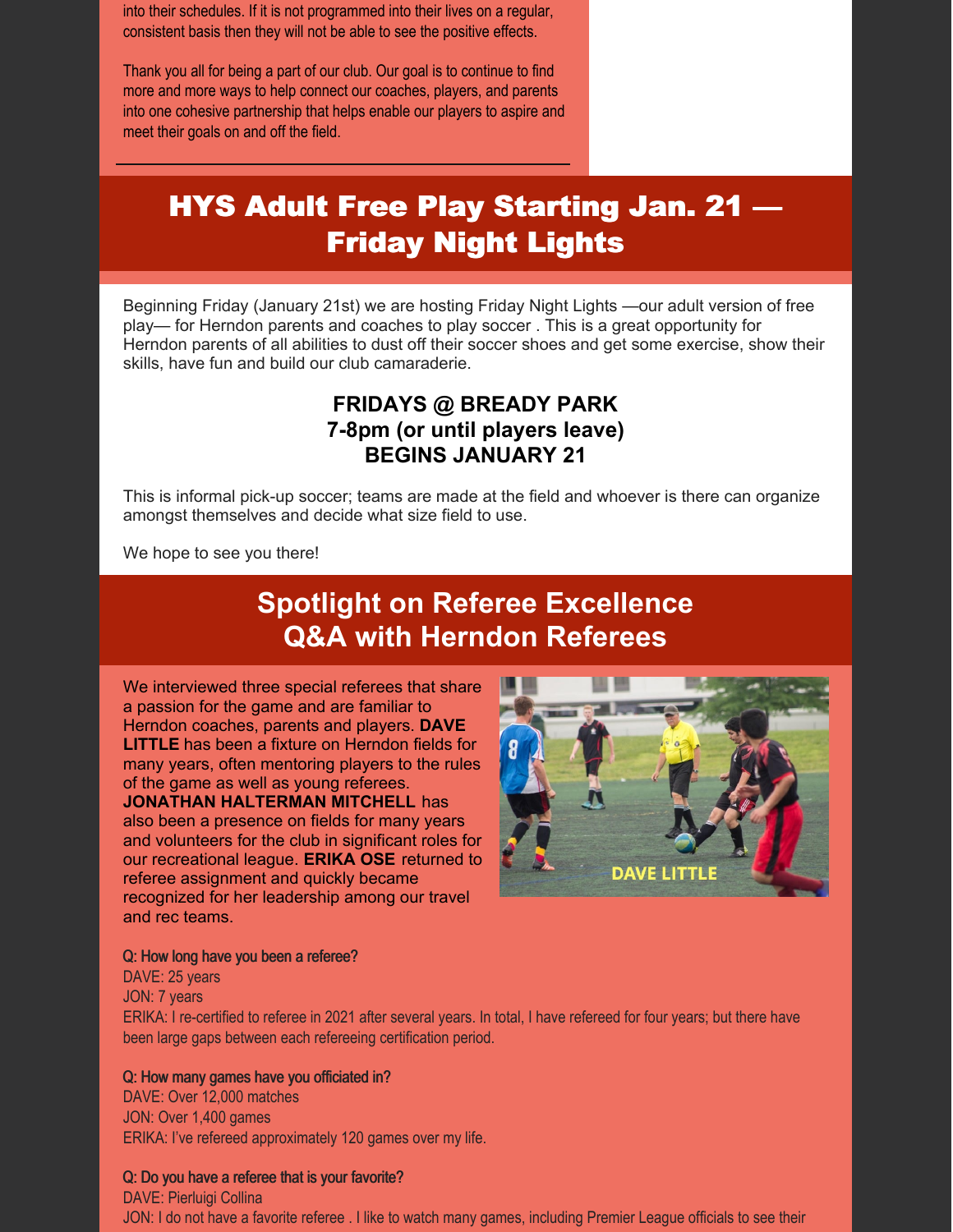positioning and calls, etc.

ERIKA: My favorite referee is Anthony Taylor, in the English Premier League. Taylor is a FIFA certified referee who uses critical thinking and de-escalation tactics on the field, while still remaining in control of the game. Furthermore, during the Euros this past summer, Taylor's quick action saved Christian Eriksen's life after his heart attack and collapse on the pitch.

### Q: What advice would you give to a young referee?

DAVE: Most importantly, HAVE FUN. Try to be consistent from the first whistle till the last, and use common sense in your decision making. Be a student of the Laws of the Game and make it a goal to know them thoroughly. Always dress to look your best.

JON: I think my advice to young referees would be to continue to seek feedback and work with different referees. As a referee you are part of a team so it is important to talk with each other. Also, be confident in your decisions. ERIKA: Don't let the haters get you down. There will always be those who think you made the wrong call, or who think that they could have refereed the game better. But YOU are the one who was chosen to make the call. Don't let their anger cause you to doubt yourself, and trust what you saw – mistakes are made when you second guess what you saw.

### Q: What is your most memorable experience as a referee?

DAVE: My most memorable experience is the friends and relationships I've developed over the years. I have worked with hundreds of referees and made and enjoyed life long friendships.

JON: My most memorable experiences have been receiving feedback from experienced former national referees. I have always enjoy speaking with them and working to improve.

ERIKA: My most memorable experience is refereeing the U10 teams this fall. I really love walking the kids through why something is or isn't a foul, and why the rules are the way they are. When I can help a young player understand the game better, I feel like I am doing my part to teach the next generation of soccer players and help them to love the game the same way I do.

# **Support the U12B FC Red Fundraiser!**